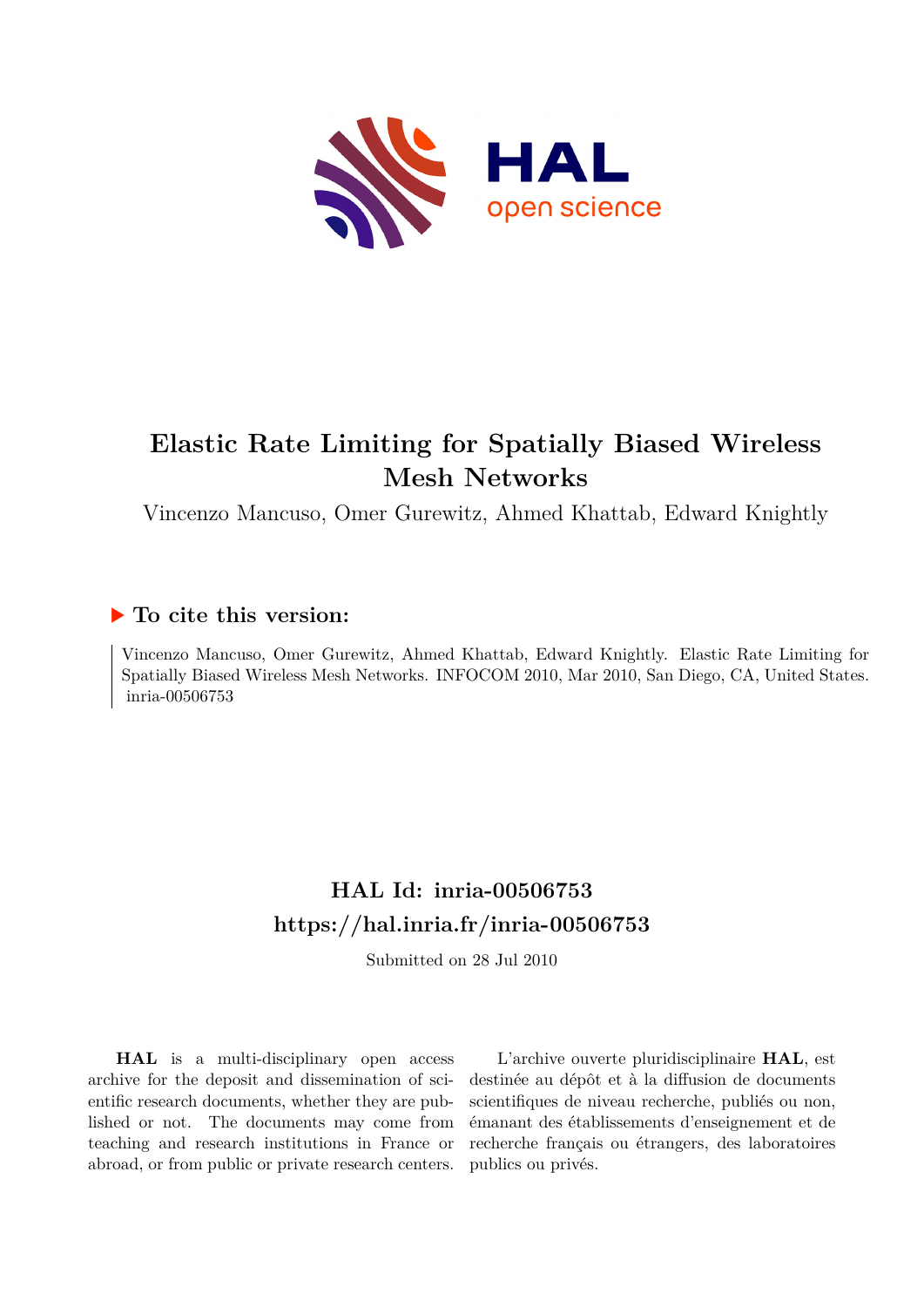# Elastic Rate Limiting for Spatially Biased Wireless Mesh Networks

Vincenzo Mancuso, Omer Gurewitz, Ahmed Khattab and Edward W. Knightly

*Abstract***—IEEE 802.11-based mesh networks can yield a throughput distribution among nodes that is spatially biased, with traffic originating from nodes that directly communicate with the gateway obtaining higher throughput than all other upstream traffic. In particular, if single-hop nodes fully utilize the gateway's resources, all other nodes communicating with the same gateway will attain very little (if any) throughput.**

**In this paper, we show that it is sufficient to rate limit the single-hop nodes in order to give transmission opportunities to all other nodes. Based on this observation, we develop a new rate limiting scheme for 802.11 mesh networks, which counters the spatial bias effect and does not require, in principle, any control overhead.**

**Our rate control mechanism is based on three key techniques. First, we exploit the system's inherent priority nature and control the throughput of the spatially disadvantaged nodes by only controlling the transmission rate of the spatially advantaged nodes. Namely, the single-hop nodes collectively behave as a proxy controller for multi-hop nodes in order to achieve the desired bandwidth distribution. Second, we devise a rate limiting scheme that enforces a utilization threshold for advantaged single-hop traffic and guarantees a small portion of the gateway resources for the disadvantaged multi-hop traffic. We infer demand for multi-hop flow bandwidth whenever gateway resource usage exceeds this threshold, and subsequently reduce the rates of the spatially advantaged single-hop nodes. Third, since the more bandwidth the spatially disadvantaged nodes attain, the easier they can** *signal* **their demands, we allow the bandwidth unavailable for the advantaged nodes to be elastic, i.e., the more the disadvantaged flows use the gateway resources, the higher the utilization threshold is.**

**We develop an analytical model to study a system characterized by such priority, dynamic utilization thresholds, and control by proxy. Moreover, we use simulations to evaluate the proposed elastic rate limiting technique.**

#### I. INTRODUCTION

A key challenge for rate control in IEEE 802.11 mesh networks is that the total traffic originating from any node that is directly connected to a gateway forms a high-priority aggregate flow when competing with other traffic. That is, for gateway-destined traffic, traffic originating from multihop nodes is disadvantaged and can only use resources not demanded by advantaged gateway-connected nodes.

In this paper, we develop a new elastic rate control method for mesh networks with three key techniques. First, we *exploit* and indeed require the distributed priority property that derives

This research was supported by NSF grants CNS-0751173 and CNS-08102501 and by the Cisco Collaborative Research Initiative.

from MAC layer behavior. Because the low priority traffic obtains only resources not utilized by the high priority traffic, a rate control system only needs to control the high priority traffic in order to control the throughput of both classes. Thus, we design a rate control method in which the single-hop nodes collectively behave as a proxy controller for multihop nodes: single-hop (advantaged) nodes allow multi-hop (disadvantaged) nodes to increase their rate by decreasing their own aggregate rate. Likewise, single-hop nodes can force multi-hop nodes to decrease their rate by increasing their own rate.

Second, we address a critical problem in the priority system: how can single-hop nodes allocate resources on behalf of multi-hop nodes without knowing their demands? That is, while a particular single-hop node is in range of a small number of multi-hop nodes, it is out of range of many others; without knowing if multi-hop nodes are even backlogged, how can a single-hop node make rate control decisions on their behalf? Moreover, multi-hop nodes cannot simply make use of *additive increase* when their demand increases, as they can only increase their throughput if single-hop nodes decrease their aggregate rate. To tackle these issues, we propose a distributed mechanism that operates a *G*ateway *A*irtime *P*artitioning (GAP), in which a small portion of the gateway airtime is reserved for multi-hop nodes to signal their demand (*signaling bandwidth*), whilst all nodes have open access to the remaining gateway airtime.

Third, the amount of signaling bandwidth determines the capability of multi-hop nodes to signal their demand and the time needed for the rate control mechanism to converge to a new stable state after the traffic demand changes. However, the higher the multi-hop traffic, the lower the additional demand that multi-hop nodes are expected/allowed to request, and, in turn, the less signaling bandwidth is needed. Hence, when multi-hop traffic is high, we allow the signaling bandwidth to be used for multi-hop data traffic, i.e., we elastically reduce the signaling bandwidth as a function of the multi-hop offered load.

Thus, we design our rate control algorithm as follows:  $(i)$ single-hop nodes are aware of the status of the gateway airtime utilization, i.e., they can estimate or get notified whether the gateway utilization is above a predefined threshold;  $(ii)$  singlehop nodes agree that the aggregate traffic originating from all single-hop nodes should never exceed a particular utilization threshold;  $(iii)$  thus, if the utilization threshold is exceeded, it is due to multi-hop traffic;  $(iv)$  we interpret crossing the utilization threshold as a request for a multi-hop flow to be in the *additive increase* mode.

With steps  $(i)-(iv)$ , each (advantaged) single-hop node has a means to infer whether the (disadvantaged) multi-hop nodes

V. Mancuso is with Equipe-projet MAESTRO at INRIA Sophia Antipolis ´ Méditerranée, France. O. Gurewitz is with Department of Communication Systems Engineering, Ben Gurion University of the Negev, Beer Sheva, Israel. A. Khattab is with Department of Electrical and Computer Engineering, University of Louisiana at Lafayette, LA. E. Knightly is with Department of Electrical and Computer Engineering at Rice University, Houston, TX. All authors were with Rice when the research for this work has been started.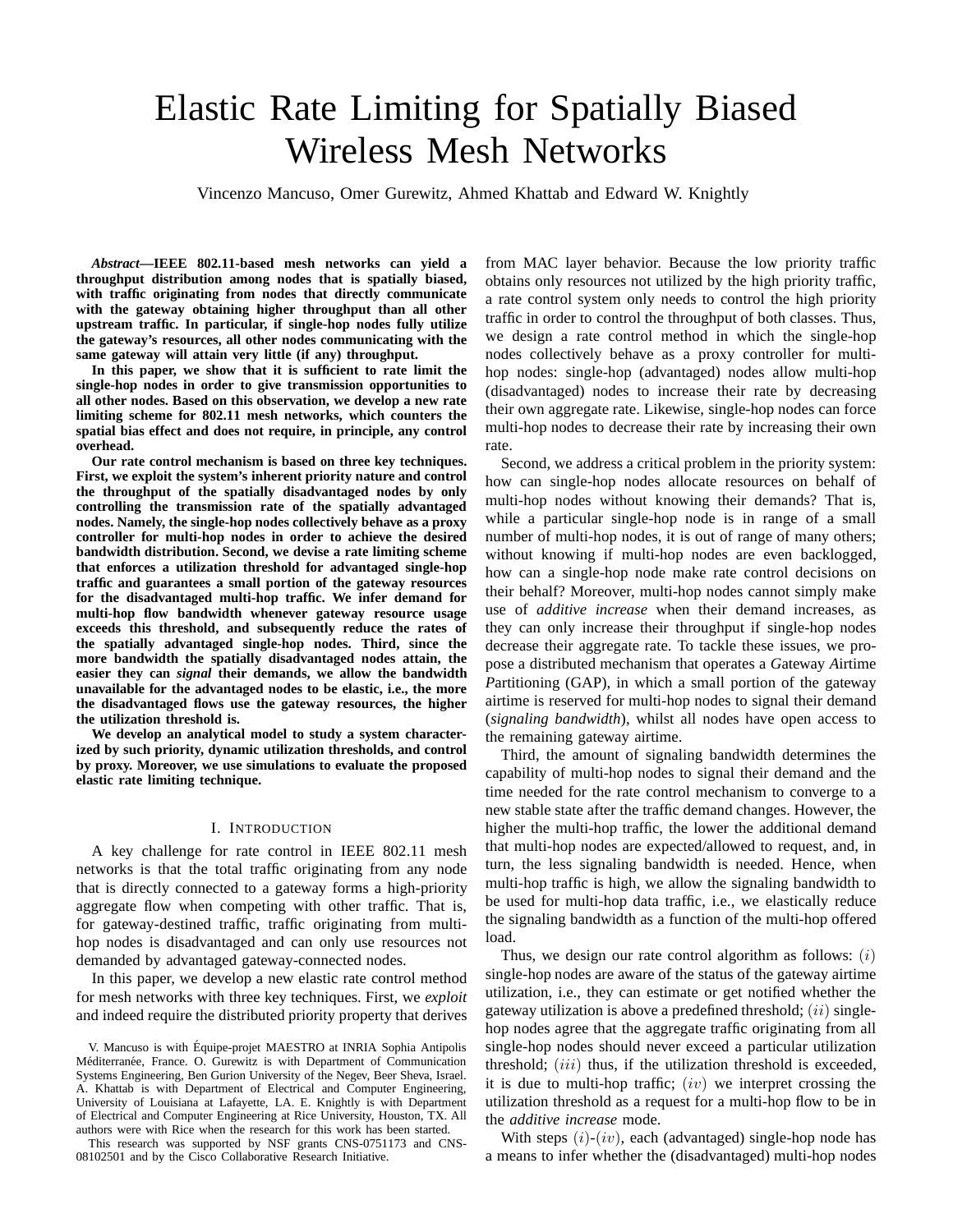want to increase their rates. With this view of the state of both classes of nodes, single-hop nodes can set their own rates according to rate control objectives, and, because of the priority nature of the system, they have also set the rates of the multi-hop flows.

We develop a simple fluid model to isolate and study the aforementioned system properties of priority, utilization thresholds, and control by proxy. We use the model both as a means to precisely define these properties and to show that our rate control scheme is able to converge to a desired operating point in this simplified priority system.

Finally, we present an extensive set of *ns-2* simulation experiments to evaluate the performance of the proposed scheme in more realistic settings than the fluid model. Our results show that our approach achieves targeted rates similar to those of a scheme that has perfect knowledge of all offered loads and rate limits flows according to their ideal rates. Moreover, we show that the very limited computational overhead of our approach yields significant gains compared to techniques that use rate control messages such as the IEEE 802.11s [1].

The rest of the paper is organized as follows. In Sections II and III we define the network model and the key system's properties, respectively. We propose our rate control framework, GAP, in Section IV. We model the system's properties and analyze our rate control scheme in Section V. In Section VI, we evaluate the performance of the proposed scheme. We overview related work in Section VII, and conclude the paper in Section VIII.

#### II. NETWORK MODEL

We consider non-mobile multi-hop wireless networks that forward traffic to and from gateway nodes. The physical topology of the mesh networks does not need to show any particular structure. In contrast, the *forwarding topology* yields a set of trees rooted in gateway nodes. Thus, we consider networks with unconstrained physical topology, which embed a forwarding tree of degree  $N \geq 1$  and depth  $D \geq 2$  per gateway. In particular, we focus on a single-gateway mesh, in which a routing protocol establishes a set of forwarding links yielding a tree structure. Note that since the gateway capacity is of the order of few tens of Mbps, due to the 802.11 maximum transmission rate, typical values of  $D$  are 2 to 3, and  $N \leq 10$  to ensure sufficient per-node resources.

For a particular tree, mesh nodes other than the gateway node can be classified into two sets: a set  $S$  of nodes that can directly connect to the gateway, and a set  $M$  which includes the remaining nodes. Fig. 1 depicts an example of data forwarding tree network topology. Note that the physical interconnection is not a tree in the example.

For the sake of simplicity we consider wireless nodes equipped with a single half-duplex radio. Nodes in the two sets  $S$  and  $M$  compete for gateway access through a shared wireless interface. However, our approach can be easily extended to multiple-radio nodes. In fact, it would suffice to logically decompose the network into groups of wireless transceivers, each group using a single 802.11 channel, and apply our analysis to each group separately.

We assume that no peer-to-peer traffic is allowed within the mesh, i.e., all non-gateway nodes can open connections



Fig. 1. A possible network topology. Solid and dotted lines represent dataforwarding and non-data-forwarding links, respectively. Data-forwarding links form a tree which is rooted in the gateway node.

with the gateway or with remote Internet nodes only. Since we are only interested in those performance factors that are originating in the mesh network, we do not consider the effects of the connection path between the gateway and any other remote Internet node. Hence, for the sake of simplicity, we model all downstream flows as originating at the gateway, and all upstream flows as terminating at the gateway node. However, in the rest of the paper we focus on the performance of upstream flows only. This assumption is motivated by the fact that previous work already showed that downstream traffic impairments do not arise in case of UDP, and TCP performs very similarly both upstream and downstream [2].

Hence we look at the upstream gateway capacity as a fixed bandwidth and define the upstream gateway airtime utilization,  $U(t)$ , as the amount of time the gateway transceiver is active or deferring due to other data transmissions within its carrier sense range. The time the gateway spends in idle state or counting down its backoff counter represents unutilized gateway airtime. All nodes are assumed to be using the same rate for data packet transmissions, thus gateway airtime utilization is equivalent to the consumed bandwidth.

Finally, we refer to flow  $i$  as the aggregate traffic originating from node  $i$  (i.e., flow  $i$  includes all upstream flows originated by node i, but does not include traffic forwarded on behalf of other nodes). We denote by  $R_i(t)$  the rate at which node i throttles flow  $i$  at time  $t$ .

#### III. CHARACTERIZING 802.11 FORWARDING TREES

In this section, we identify three fundamental properties of 802.11 mesh networks that affect our rate control design.

#### *A. Distributed Approximate Priority Property*

A number of studies have described the uneven distribution of bandwidth among flows in multi-hop wireless networks (e.g., [3], [4], [5]). Specifically, due to spatial bias some flows can capture more resources than others. In wireless mesh networks, the spatial orientation of flows going to and from the gateway can further exacerbate severe throughput imbalances, giving higher bandwidth to nodes that are closer to the gateway. In particular, the most advantaged nodes are the ones directly connected to the gateway (one hop away from it), hence whenever nodes in the single-hop and multi-hop node sets compete for accessing the tagged gateway interface, the distributed traffic originating at all nodes in the singlehop set  $S$  is of almost-strict priority in accessing the gateway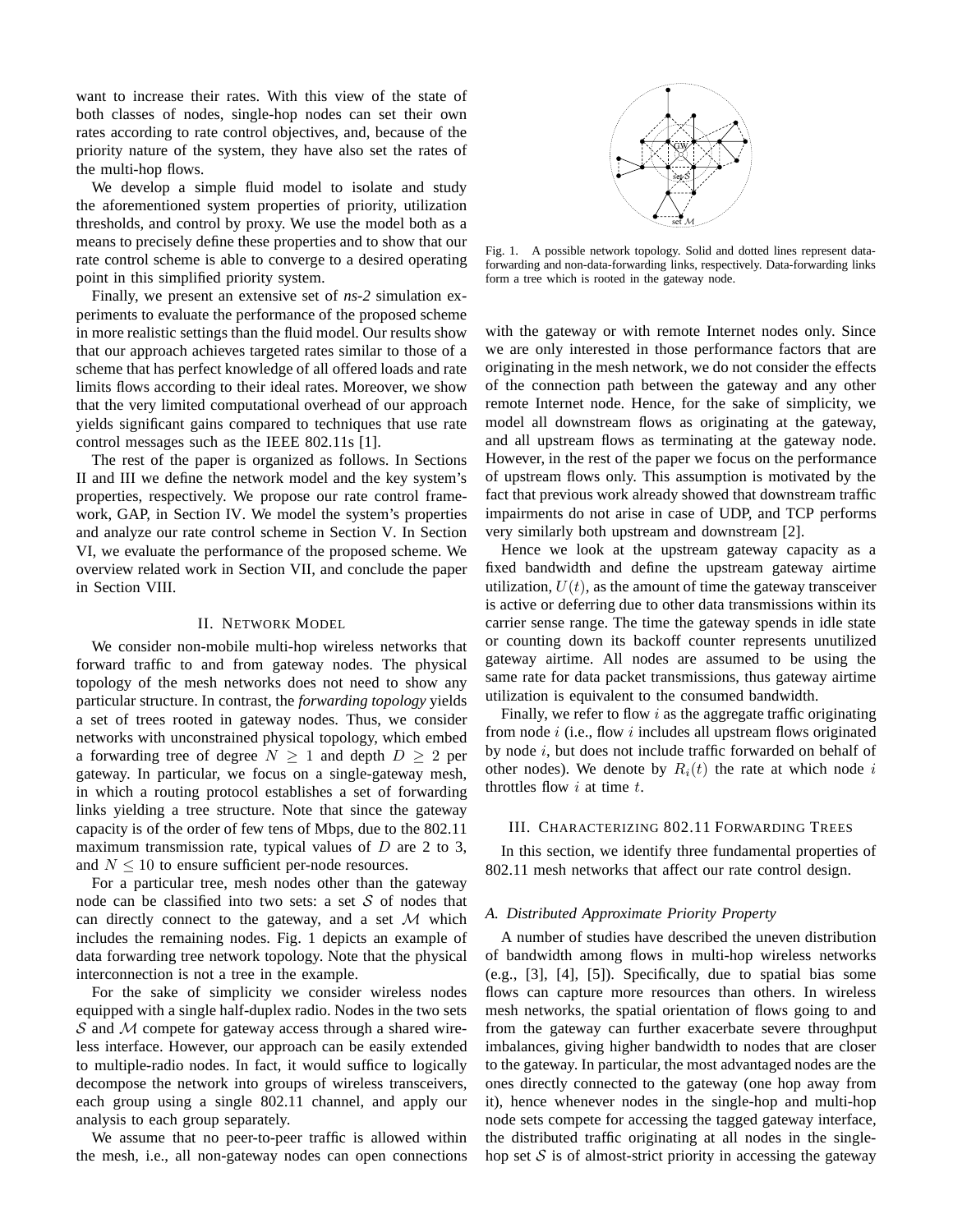resources compared to the traffic originating at nodes in M. Thus, the traffic originating at any member of the multi-hop set  $M$  can only access the residual gateway resources not used by all nodes of the single-hop set  $S$ . Hence, if the combined demands of all nodes in the single-hop node set  $S$  consume all of the available gateway resources, the traffic originating at any multi-hop node in  $M$  will not be able to access the gateway resources. We refer to such a system as a *distributed approximate priority system* wherein the distributed load of the sets  $S$  and  $M$  are the high priority and the low priority traffic entities, respectively.

In order to demonstrate the *distributed approximate priority system* we performed an experiment using mesh nodes running LocustWorld open-source mesh networking software. Each mesh node is equipped with a single SMC 2532-b IEEE 802.11b wireless interface operating at the 2.4 GHz ISM band with maximum transmission power of 24 dBm. The physical layer rate is set to 11 Mbps. We use such nodes to realize the network topology shown in Fig. 2(a) in an indoor environment. We use *iperf* to generate traffic at source nodes. The duration of each experiment run is 120 seconds. In the experiment we gradually increase the offered load of node  $S_2$  from 128 Kbps up to 6 Mbps in 512 Kbps steps. The multi-hop node  $M_1$ carries backlogged traffic. Node  $S_1$  does not offer any traffic and just forwards node  $M_1$ 's traffic.



Fig. 2. Examples of topologies of a two-hop node competing with single-hop node(s). Dotted lines indicate that connected nodes are within sensing range.

Fig. 3 depicts the throughput of each flow as well as the gateway utilization versus the single-hop node's offered load, both for UDP and TCP traffic. The single-hop node's received throughput is almost equal to its demands regardless of whether the two-hop node's offered load is backlogged. Thus, the single-hop node's traffic has almost-strict priority in accessing the gateway resources (a perfect strict priority system would yield the  $Y = X$  dashed line until saturation). Meanwhile, the two-hop node's traffic can only partially utilize the gateway airtime that is not utilized by the single-hop node's traffic.<sup>1</sup> When both flows are continuously backlogged, the single-hop traffic utilizes almost all of the gateway airtime, thereby starving the two-hop node. When we added a threehop node to the two-hop branch (not shown here), we observed similar behavior. Note that the transmissions of the two-hop nodes in M include both the locally generated and forwarded traffic. Thus, when the two-hop nodes are of approximate low priority in accessing the gateway, all the multi-hop traffic is of approximate low priority when competing with singlehop traffic. We repeat similar experiments using the *ns*-2 simulator with the default 802.11 parameters on a broader set of topologies such as the topology depicted in Fig. 2(b). The



Fig. 3. Experimental demonstration of 802.11 approximate priority property.

results show similar trend as the one presented in Fig. 3, i.e., the existence of almost-strict priority in accessing the gateway airtime for single-hop traffic, whenever competing with a twohop node. These results are presented in [6].

The two other properties which inspire our flexible rate control mechanism, relate to congestion around the gateway.

#### *B. Gateway Airtime Saturation Property*

The second property asserts that, assuming all links transmit at the same rate, a congested link in a single gateway topology (possibly a few hops away from the gateway) indicates congestion around the gateway (e.g., gateway airtime must be saturated). The reasoning is that since we assume that all traffic is going to and from the gateway, the congested link traffic also originates or terminates in the gateway. Hence, either the traffic traversing the congested link propagates all the way to the gateway, which implies congestion around the gateway, or the traffic cannot propagate all the way to the gateway due to some other congested region closer to the gateway. Extending the same argument will let us conclude that the congestion is localized in the vicinity of the gateway.

#### *C. Proxy Control Property*

The third property, which relates to the first two, asserts that enforcing free airtime in the extended gateway neighborhood will give nodes in set  $M$  some transmission opportunities. Therefore, the single-hop nodes can act as a distributed proxy which controls the transmission opportunities of multi-hop nodes.

The reasoning for this property is based on the spatial reuse property in multi-hop topologies, i.e., nodes two and three hops away from the gateway can utilize the free gateway airtime to get some channel access, given that the singlehop nodes left same gateway airtime unused. Nodes four hops away from gateway can transmit simultaneously with singlehop nodes, which force two-hop nodes to backoff, and, in turn, provide four-hop nodes with transmission opportunities. This spatial reuse argument can be extended to nodes which are further away from the gateway. Obviously, since hidden nodes cannot coordinate their channel access, distance from the gateway is in inverse proportion to successful transmission opportunities.

#### IV. GAP: GATEWAY AIRTIME PARTITIONING THROUGH ELASTIC RATE LIMITING

We now introduce an elastic rate limiting strategy for singlehop nodes, that exploits the network characteristics presented

<sup>&</sup>lt;sup>1</sup>Gateway utilization drops when both flows share the gateway due to time spent in contention, collisions, and collision resolution.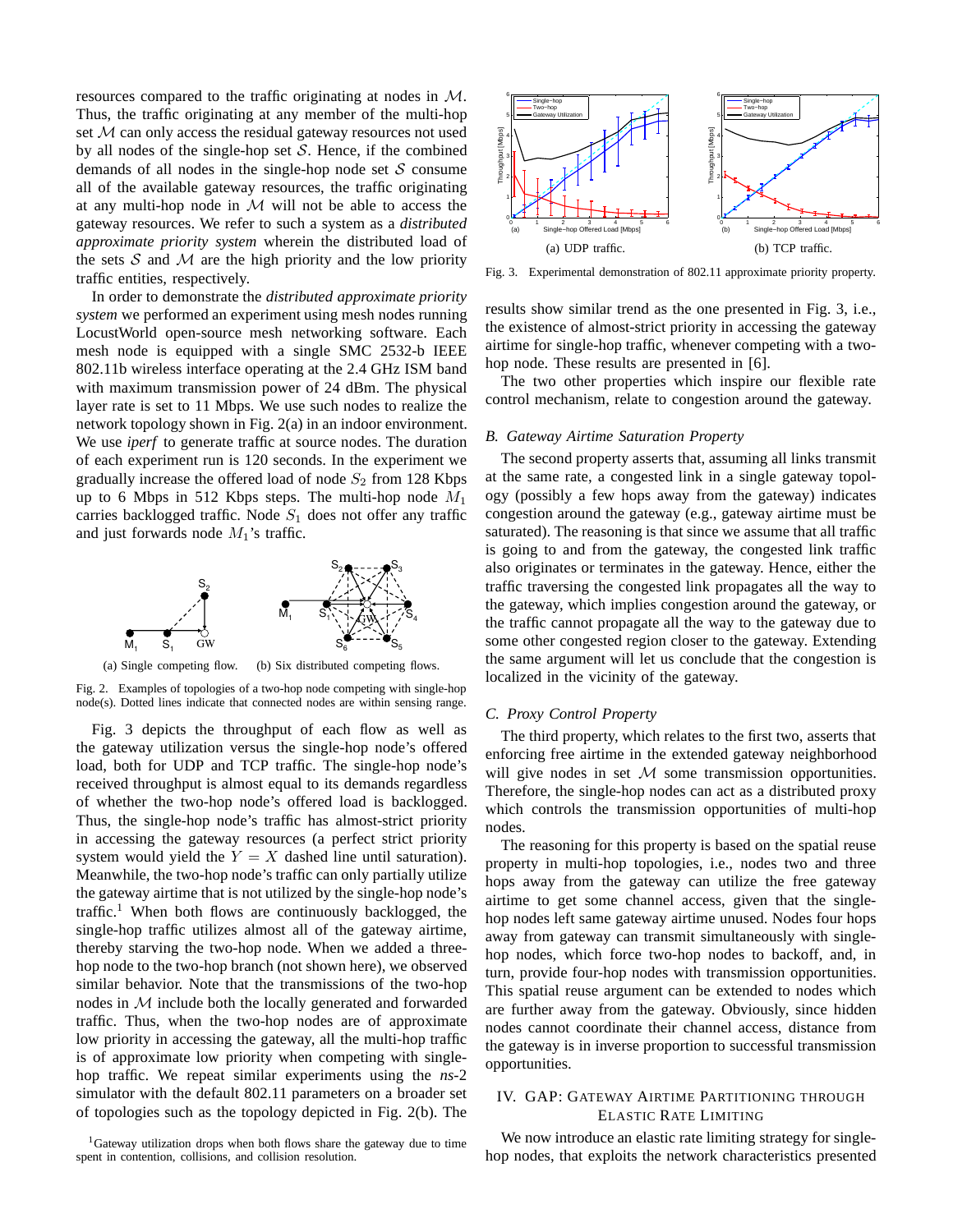in Section III. The proposed strategy is named *G*ateway *A*irtime *P*artitioning (GAP) since it yields an airtime partition between gateway resources that can always be used by any node and resources that should be reserved for multi-hop demand indication.

#### *A. GAP Framework*

According to their unique system characteristics identified in Section III, we pose the rate control problem in 802.11 multi-hop trees as by which means to achieve an arbitrary bandwidth distribution between the two spatially biased node sets  $S$  and  $M$ , given their time-varying demand. GAP rate control objective is to ensure minimum rates that would be guaranteed under saturation load conditions, and to fairly share unused resources among all competing nodes. The distinct nature of our rate control problem comes from the approximate priority property of the spatially advantaged node set  $S$  that allows its distributed demands to be almost fully served, irrespective of the demands of the spatially disadvantaged node set M. The demands of the disadvantaged multi-hop nodes can only utilize the gateway airtime that is not used by the advantaged node set S.

Our new rate control approach is to have the set of singlehop nodes collectively behave as a proxy controller for multihop nodes. Thus, the main challenge in GAP is how can singlehop nodes allocate resources on behalf of multi-hop nodes without knowing their demands. Nodes in  $S$  should neither leave gateway resources more than the demands of nodes in  $M$  nor less than  $M$ 's minimum guaranteed rate. Moreover, nodes in  $S$  can neither infer the demands nor observe the throughput of all nodes in  $M$  due to the distributed nature of the network, and since we do not flood the network with per-node control messages.

Our GAP framework is based on two fundamental ideas. First, we have all nodes in the spatially advantaged node set agreeing that the combined gateway airtime utilization of their locally generated traffic, not including forwarded traffic, is limited to a particular threshold, rather than the entire gateway airtime. Consequently, spatially disadvantaged nodes' traffic can always use the residual gateway airtime for successful data transmissions (either from a two-hop node in  $\mathcal M$  to a node in  $S$ , or a node in S forwarding a multi-hop packet to the gateway). Since all nodes in  $S$  are aware that their traffic's should not exceed a predefined threshold, nodes in  $S$  interpret the excess gateway airtime utilization as only due to transmissions of multi-hop traffic. Hence, the only piece of information that nodes in  $S$  need is whether the gateway airtime utilization exceeded the threshold. This information might be encoded into a 1-bit message that is *high* when the traffic threshold is exceeded, and otherwise is *low*. This message might be sent from the gateway to all nodes in  $S$ , e.g., by encoding the bit into a currently unused *subtype value* in the Frame Control field of the 802.11 ACK, or by including a traffic indicator field in beacons regularly transmitted by the gateway, or also by allowing the gateway to transmit a new type of management frame, newly defined for traffic indication. Another way to obtain the same information on the gateway airtime utilization might consist in letting single-hop

nodes estimate the gateway activity by overhearing gateway's ACKs. This approach is in principle possible at single-hop nodes, but is particularly prone to estimation errors due to frame collisions and failures in decoding some ACKs, e.g., due to variations in the SNR, not all single-hop nodes might be able to decode gateway's ACKs transmitted at the highest modulation rate. In both ways, explicitly or implicitly, each single-hop node obtains a **gateway utilization indicator**  $I_U$ , whose binary value is *high* if the bandwidth reserved for multihop traffic is in use.

We define the disadvantaged-flow **Signaling Bandwidth**,  $B_D = \gamma U^*$ ,  $\gamma \ll 1$ , as a small portion of the system's resources that nodes in  $S$  collaboratively agree not to use for the transmission of their locally generated traffic to the gateway. Instead, this bandwidth will be used exclusively by the set of spatially disadvantaged flows. Any flow originating at a node in  $M$  will use this bandwidth to transmit data, thereby, expressing that its current demands would like more bandwidth, if possible, to the spatially advantaged node set S. Consequently, the distributed single-hop proxy controller will have all nodes in  $S$  collaboratively adapting their rates to realize the rate control objective.

The second part of the GAP framework is to prevent the spatially disadvantaged flows from misusing  $B<sub>D</sub>$  to get more than their minimum guaranteed rate if backlogged. In fact, if we would allow the single-hop nodes to unboundedly reduce their rates as long as  $B_D$  is partially of fully utilized, backlogged multi-hop nodes could use  $B<sub>D</sub>$  to exclusively capture the system's resources, irrespective of the system's approximate priority behavior. Thus, we design GAP to not allow nodes in S to reduce their rates if *their* gateway utilization does not exceed a minimum guaranteed rate.

The **Minimum Guaranteed Single-hop Rate**,  $U_{\mathcal{S}}^*$ , is defined as the minimum bandwidth to be guaranteed for the node set  $S$  under saturation load conditions achieving a specific distribution of the gateway airtime (e.g., max-min fairness, proportional fairness, etc.).  $U_{\mathcal{S}}^*$  is the sum of the minimum guaranteed rates,  $F_i$ , of single-hop nodes. Likewise,  $U^*_{\mathcal{M}}$  is defined as the minimum airtime guaranteed for  $M$  under saturation loads. The sum of  $U_{\mathcal{S}}^*$  and  $U_{\mathcal{M}}^*$  is the saturation gateway bandwidth  $U^*$ . These values are apriori computed by means of analytical models (e.g., [7]) refined by measurements.

Note that adopting a minimum guaranteed rate for nodes in S, not only prevents disadvantaged flows from misusing  $B_D$ , but also allows to tune the bandwidth effectively reserved for signaling according to the utilization of nodes in  $M$ . In fact, as nodes in  $M$  receive more bandwidth, less bandwidth is needed to indicate unserved demands. Thus, even though in a heavily utilized network the *maximum* unutilized bandwidth is  $B_D$ , the *actual* unutilized bandwidth can be reduced as soon as more disadvantaged demands are served. The  $U_{\mathcal{S}}^*$  minimum guarantee is the tool that we use to allow the *signaling* bandwidth to be partially used by *data* flows originating at M. For instance, at saturated load conditions, all of the system's resources are fully utilized and both traffic types will receive their guaranteed rates—i.e., nodes in  $S$  will receive their minimum guaranteed rate  $U_{\mathcal{S}}^*$ , while modes in M will take all the rest—and no bandwidth is left for additional signaling. In general, the single-hop nodes are allowed to exploit a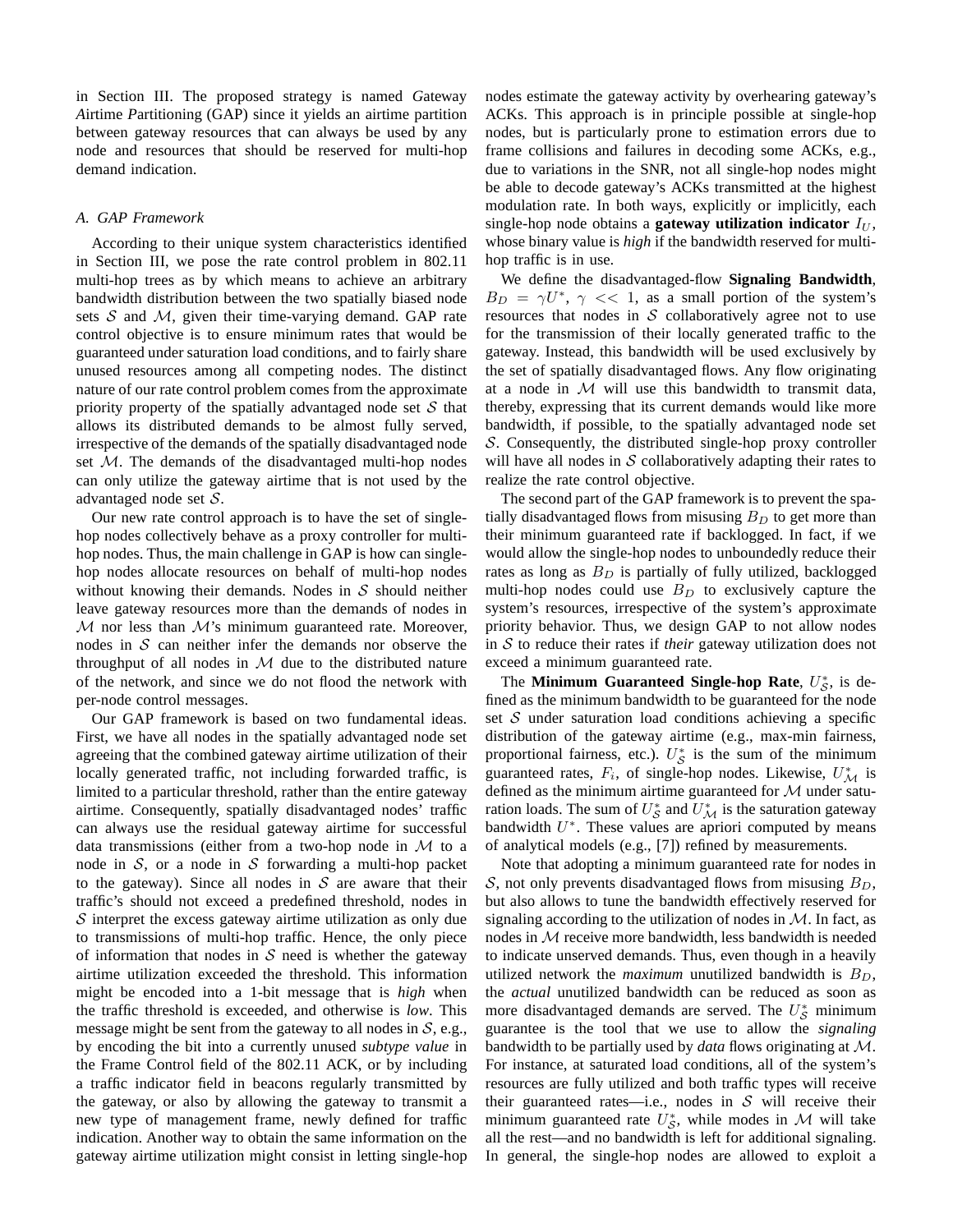bandwidth that ranges from  $U_{\mathcal{S}}^*$  to  $(1 - \gamma)U^*$ , the actual limit being dynamically and automatically determined by the demands of the multi-hop nodes, i.e., ideally:

$$
R_{\mathcal{S}} = \begin{cases} (1 - \gamma)U^* - \lambda_{\mathcal{M}}, & \lambda_{\mathcal{M}} \in [0, U^*_{\mathcal{M}} - B_D] \; ; \\ U^*_{\mathcal{S}}, & \lambda_{\mathcal{M}} > U^*_{\mathcal{M}} - B_D; \end{cases}
$$

where  $\lambda_{\mathcal{M}}$  is the aggregate demand of nodes in M, and  $R_{\mathcal{S}}$  is the maximum aggregate rate allowed for nodes in  $S$ , which is a piecewise linear function of  $\lambda_{\mathcal{M}}$ . The corresponding unutilized part of the signaling bandwidth, under fully backlogged nodes in S, ideally ranges between 0 and  $B_D$ :

$$
B_D^{\text{free}} = \begin{cases} B_D, & \lambda_{\mathcal{M}} \in [0, U_{\mathcal{M}}^* - B_D]; \\ \max(0, U_{\mathcal{M}}^* - \lambda_{\mathcal{M}}), & \lambda_{\mathcal{M}} > U_{\mathcal{M}}^* - B_D. \end{cases}
$$

In order to ensure that the single-hop set receive  $U_{\mathcal{S}}^*$  under saturation loads,  $\gamma$  can be *at most*  $\frac{U^* - U^*_{\infty}}{U^*}$ . However,  $\gamma$  should be much less than  $\frac{U^*-U^*_{\infty}}{U^*}$  in order to allow single-hop nodes to explore gateway resources more than  $U_{\mathcal{S}}^*$ .

#### *B. Distributed Algorithm*

Here we present the algorithmic details of our distributed rate control scheme. When using GAP, all nodes in  $S$  locally limit their transmission rates  $R_i(t)$  based on the gateway utilization  $U(t)$  and the local single-hop throughput. Algorithm 1 implements the proposed GAP framework at each singlehop node in  $S$  for Additive Increase Multiplicative Decrease (AIMD) rate adaptation model. The algorithm is invoked every time a node in S updates its gateway utilization indicator  $I_U$ , indicating whether or not  $U(t) > (1 - \gamma)U^*$ .

#### **Algorithm 1**

**Input:**  $I_U$ : Gateway Utilization Indicator  $T_i(t)$ : Throughput of Node  $i \in \mathcal{S}$  $\lambda_i(t)$ : Instantaneous Offered Load of Node  $i \in \mathcal{S}$  $F_i$ : Minimum Guaranteed Rate of Node  $i$ **Output:**  $R_i(t)$ : The Rate Limit of Node  $i \in \mathcal{S}$ Upon update of  $I_U$  Do 1: **if**  $((T_i(t) < F_i(t) \parallel I_U == low) \&\& T_i(t) < \lambda_i(t))$ 2:  $R_i(t) = R_i(t^-) + \alpha$ 3: **else if**  $(T_i(t) > F_i(t) \&\& I_U == high)$ 4:  $R_i(t) = R_i(t^-) * \beta$ ,  $0 < \beta < 1$ 

The GAP framework is implemented via two thresholds, namely, the maximum allowable single-hop utilization  $(1 \gamma$ ) $U^*$ , and the minimum guaranteed single-hop rate  $U^*_{\mathcal{S}}$  =  $\sum_i F_i$ .  $\gamma$  is a positive fraction that defines how much of the total gateway utilization  $U^*$  is allowed for disadvantaged flows' demand indication. If the maximum allowable singlehop utilization is not exceeded, all nodes in S should have  $I_U$ set to low; otherwise, they all should have  $I_U$  set to high.

The distributed rate control process implemented at each node in S is driven by the values of  $I_U$  and the achieved throughput: if the gateway airtime utilization is below the threshold  $(1 - \gamma)U^*$  or the node throughput is below  $F_i$ , and



Fig. 4. Fluid system model.

the node demand is not satisfied, a single-hop node linearly increases its rate by  $\alpha$ . On the other hand, when the gateway airtime utilization is above the  $(1 - \gamma)U^*$  threshold, a singlehop node multiplicatively reduces its rate by a factor β *only* if its throughput exceeds its minimum guaranteed rate  $F_i$ . Thus, only nodes that are currently receiving more than their fair shares will reduce their rates upon traffic overflow indication. In Section V, we present a simple system model that isolates the main properties of 802.11 tree networks, and uses this model to analyze our rate control approach.

#### V. ANALYTICAL MODEL

In this section, we present a simple fluid model to isolate and study rate control in a system with priority service, utilization thresholds for inference of an *underserved state*, and control by proxy for high-priority nodes to control the rates of low-priority nodes. Our model omits all aspects of wireless networks and only focuses on these properties alone.

#### *A. GAP in a Strict Priority System Model*

**Strict Priority System Model.** Our rate control approach is driven by the distributed approximate prioritization of 802.11 mesh networks. We present the simplest system model that formulates this property as a priority fluid server. In particular, we consider a work-conserving queuing system in which two traffic flows are served via a single fluid server with fixed capacity  $U^*$ . Since our rate control objective is to distribute the system's capacity between the two different aggregate flows (advantaged and disadvantaged), we consider a single infinite capacity buffer per traffic type as shown in the uncontrolled system depicted in Fig. 4(a). Traffic from the buffer for the spatially advantaged node set  $S$  has strict priority access to the server: when this buffer is non-empty, it is drained at rate  $U^*$ . The other buffer enqueues the spatially disadvantaged multihop traffic and is served only when the high priority buffer is empty. We consider a fluid server utilization and arrival processes  $U_{\mathcal{S}}(t)$ ,  $U_{\mathcal{M}}(t)$  and  $\lambda_{\mathcal{S}}(t)$ ,  $\lambda_{\mathcal{M}}(t)$ , respectively. If no rate control is performed in the system,  $U_{\mathcal{S}}(t)$  and  $U_{\mathcal{M}}(t)$ can be written as in [8]:

$$
U_{\mathcal{S}}(t) = U^* \mathbf{1}_{\{q_{\mathcal{S}}(t) > 0\}};
$$
 (3)

$$
U_{\mathcal{M}}(t) = [U^* - U_{\mathcal{S}}(t)] \mathbf{1}_{\{q_{\mathcal{M}}(t) > 0\}};
$$
 (4)

where  $1_{\{expr\}}$  is an indicator function which is equal to 1 if the expression expr is *true* and otherwise is equal to zero. Using equations (3) and (4), the dynamic equations for the occupancy of the two system buffers are given by

$$
\dot{q}_{\mathcal{S}}(t) = \lambda_{\mathcal{S}}(t) - U^* \mathbf{1}_{\{q_{\mathcal{S}}(t) > 0\}};
$$
\n<sup>(5)</sup>

$$
\dot{q}_{\mathcal{M}}(t) = \lambda_{\mathcal{M}}(t) - U^*(1 - \mathbf{1}_{\{q_{\mathcal{S}}(t) > 0\}}) \mathbf{1}_{\{q_{\mathcal{M}}(t) > 0\}}.
$$
 (6)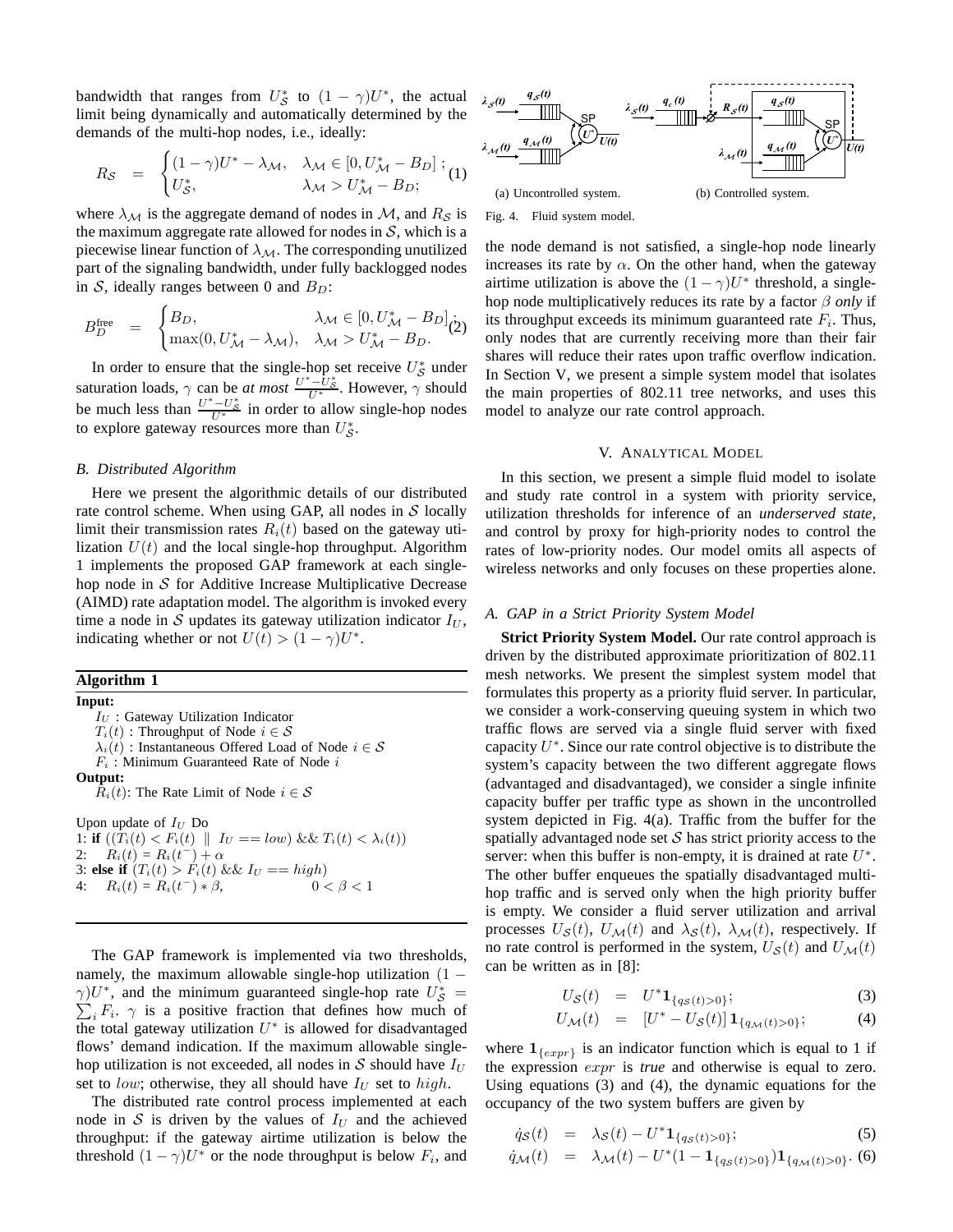**GAP Rate-Controlled System Model.** GAP controls the server utilization of the low priority traffic by controlling the rate by which the high priority traffic accesses the server. Therefore, we add a buffered rate controller,  $R<sub>S</sub>(t)$ , at the input of the high priority buffer. Since the GAP distributed rate control process is driven by the knowledge of the gateway utilization, the rate controller  $R_{\mathcal{S}}(t)$  is able to observe the strict priority server as depicted in Fig. 4(b). On the other hand, the low priority buffer has no knowledge of  $U(t)$  due to the spatial disadvantage of the set of nodes it represents. Due to the strict priority nature of the system, the low priority traffic utilization  $U_{\mathcal{M}}(t)$  is the server capacity not used by the high priority traffic, and eq.(4) holds also for the case shown in Fig. 4(b). Hence,  $U_{\mathcal{M}}(t)$  is controlled by controlling  $U_{\mathcal{S}}(t)$ .

Since GAP aims at preventing the high priority traffic from consuming all of the gateway capacity  $U^*$ , the service rate of the high priority traffic  $U_{\mathcal{S}}(t)$  will be always equal to the rate limit  $R_{\mathcal{S}}(t)$  in the fluid system, i.e.,

$$
U_{\mathcal{S}}(t) = R_{\mathcal{S}}(t) \mathbf{1}_{\{q_c(t) > 0\}} \quad (R_{\mathcal{S}}(t) \ge U_{\mathcal{S}}^*, \ \forall t \ge 0); \quad (7)
$$

Consequently, the high priority system buffer  $q_S$  can be always considered empty (i.e.,  $q_S(t) = 0, \forall t \geq 0$ ) under the fluid approximation of the controlled system. Thus, the queue occupancy dynamic equations of the rate-controlled system are given by

$$
\dot{q}_c(t) = \lambda_{\mathcal{S}}(t) - R_{\mathcal{S}}(t) \mathbf{1}_{\{q_c(t) > 0\}};
$$
\n(8)

$$
\dot{q}_{\mathcal{M}}(t) = \lambda_{\mathcal{M}}(t) - [(U^* - U_{\mathcal{S}}(t)] \, \mathbf{1}_{\{q_{\mathcal{M}}(t) > 0\}}. \quad (9)
$$

#### *B. Algorithmic Operation*

For an AIMD rate adaptation model, the dynamic equation of the high priority buffer controller is given by

$$
\dot{R}_{\mathcal{S}}(t) = \alpha \mathbf{1}_{\{U(t) < (1-\gamma)U^*\}} \mathbf{1}_{\{R_{\mathcal{S}}(t) < \lambda_{\mathcal{S}}(t)\}} + \\ -\beta R_{\mathcal{S}}(t) \mathbf{1}_{\{U(t) > (1-\gamma)U^*\}} \mathbf{1}_{\{U_{\mathcal{S}}(t) > U_{\mathcal{S}}^*\}}. \tag{10}
$$

The first term in the right hand side of (10) corresponds to an additive increase in the rate whenever the feedback signal implies  $U(t) < (1 - \gamma)U^*$ . Namely, the high priority traffic increases its rate and correspondingly decreases the allocated rate to low priority traffic whenever the server utilization is below the  $(1 - \gamma)U^*$  threshold. The constant  $\alpha$  is the additive increase step size. The second term in the right hand side of (10) corresponds to multiplicative decrease. The constant  $\beta$  is the multiplicative decrease factor. The high priority buffer controller decreases its rate by  $\beta$  whenever the server utilization exceeds the  $(1 - \gamma)U^*$  threshold to allow low priority traffic demands to be served. The dynamic equation for the high priority traffic rate controller (10), along with the queue occupancy dynamics in (8) and (9), characterizes our rate rate-controlled system.

Based on the offered load, the three following conditions drive the system to a steady state point, i.e.,  $\dot{R}_{\mathcal{S}}(t) = 0$ .

(a) **Light high priority traffic demands.** If  $\lambda_{\mathcal{S}}(t)$  is below the minimum guaranteed single-hop utilization  $U_{\mathcal{S}}^*$ , the strict priority behavior of the system allows the low priority demand  $\lambda_{\mathcal{M}}$  to be served up to  $U^* - \lambda_{\mathcal{S}}$ . In this case, both terms of (10) are equal to zero,  $\lambda_{\mathcal{S}} = U_{\mathcal{S}} \leq U_{\mathcal{S}}^* \leq R_{\mathcal{S}}$ , and  $\lambda_{\mathcal{M}} \leq U^* - \lambda_{\mathcal{S}}$ . A full gateway airtime utilization is hence possible.

(b) **Unsaturated traffic demands.** If the offered load of the high priority buffer exceeds the minimum guaranteed singlehop threshold  $U_{\mathcal{S}}^*$  but it does not exceed the rate limiting value  $R<sub>S</sub>$ , and the aggregate offered load is at most equal to (1 –  $\gamma$ ) $U^*$ , there is no need for changes in the rate control, and both terms in (10) are zero  $(U_{\mathcal{S}}^* < U_{\mathcal{S}} = \lambda_{\mathcal{S}} \leq R_{\mathcal{S}}$  and  $U \leq (1 - \gamma)U^*$ ). From this state, GAP allows the high priority buffer controller to increase its rate until the overall server utilization  $U(t)$  reaches the threshold  $(1-\gamma)U^*$ , whilst the low priority traffic can express future increments in its demands using  $B_D$  plus the resources left unused by the high priority flows.

(c) **Saturated traffic demands.** Finally, consider the case wherein the high and low priority traffic demands are greater or equal to  $U^*_{\mathcal{S}}$  and  $(1-\gamma)U^* - U^*_{\mathcal{S}}$ , respectively. As explained earlier, the low priority traffic will keep using  $B_D = \gamma U^*$  causing the high priority buffer controller to decrease its rate  $R<sub>S</sub>$ until the high priority utilization  $U_{\mathcal{S}}$  is equal to its minimum guaranteed value  $U_{\mathcal{S}}^*$ . Thus, the system enters a steady state in which  $U_{\mathcal{S}}^* = R_{\mathcal{S}} = U_{\mathcal{S}} \le \lambda_{\mathcal{S}}$  and  $U \ge (1 - \gamma)U^*$ . The low priority utilization is min  $(\lambda_{\mathcal{M}}(t), U^*_{\mathcal{M}})$ , and thereby a 100% utilization of the server capacity is possible if  $\lambda_{\mathcal{M}}(t) \ge U_{\mathcal{M}}^*$ , without any losses whatsoever due to any type of overhead.

#### *C. Stability of the Equilibrium Points*

Here, we study the stability of GAP described by the nonlinear ordinary differential equation in (10). More specifically, we examine the stability of linearizations about the equilibrium points. Although such a technique does not lead to sufficient conditions for global stability (i.e., stability under arbitrarily large perturbations), it does lead to necessary conditions and provides useful insights [9].

Definition 1: An equilibrium point  $R_S^{eq}$  is said to be stable *if small perturbations from that point decay with time. This condition is met only if the Taylor series expansion of the derivative of the right-hand side of equation (10) at*  $R_S^{eq}$  *is negative valued [9]. We refer to this condition as the stability criterion.*

The following two theorems characterizes the stability of the equilibrium points of GAP.

*Theorem 1: The equilibrium points of the proposed rate control framework are satisfying the stability criterion.*

*Theorem 2: Perturbations of the equilibrium points of the system are exponentially decaying with time with constant that is based on the equilibrium point.*

Due to space limitations we only state the theorems. The detailed proofs are available in [6].

#### *D. Applications of the Model*

In [6] we present some applications of the model. Here, we overview such applications.

In our model we intentionally isolate the main 802.11 network properties driving our rate control approach. However, the model allows for the incorporation of other aspects of 802.11 networks for deeper understanding of the performance of our rate control approach. For example, in [6] we extend the model to replace the fluid service model with the 802.11 service model presented in [4].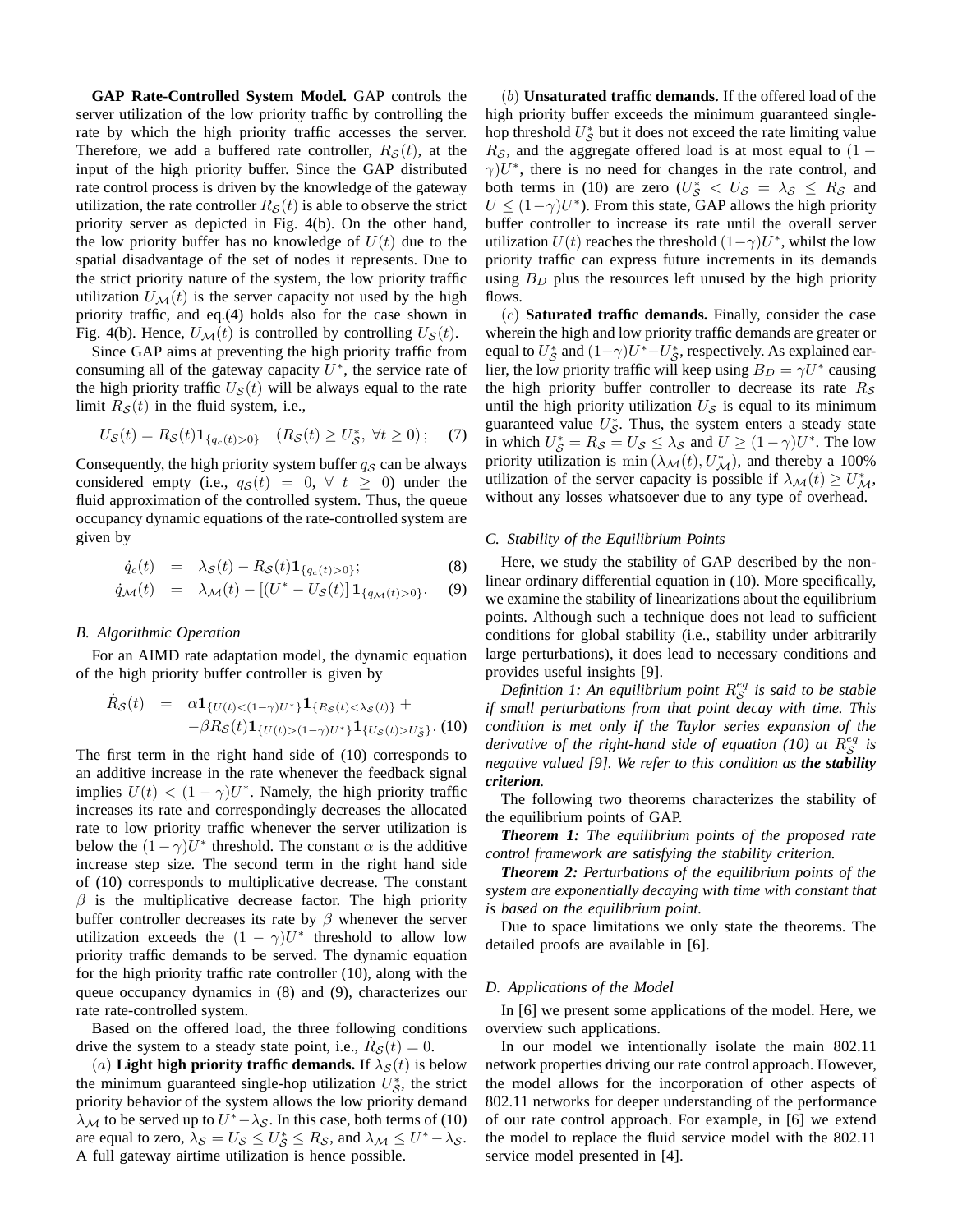We also show how to deduce the values of the additive increase and multiplicative decrease parameters that ensure the stability of the AIMD behavior at the steady state operation points of the algorithm.

#### VI. PERFORMANCE EVALUATION

In this section, we use simulations to demonstrate that by using elastic rate limiting, the GAP achieves the targeted gateway sharing with close accuracy compared to idealized 802.11s-compliant algorithms, yet GAP incurs very little or no overhead and thus achieves higher utilization.

#### *A. Simulation Setup*

Simulations are conducted using the unmodified IEEE 802.11 MAC implementation in *ns*-2 v.2.31 with default parameters. The carrier sensing range and the transmission range are set to 250m. The auto-rate mechanism is disabled and the data rate of all nodes is set to 11 Mbps. Each node is equipped with a single half duplex interface with an omnidirectional antenna. We disable the RTS/CTS exchange in order to avoid the associated overhead. We use the token bucket filter implementation in *ns*-2 to implement the rate limiters at the single hop nodes. We do not simulate the gateway utilization estimation scheme, rather, the gateway utilization is made available to each single hop nodes via a centralized estimator employing EWMA filter. We denote  $x$  in  $GAP(x)$  as the amount of signaling bandwidth  $B<sub>D</sub>$  used in the experiment. At saturation load conditions, we target max-min fair rates for the two sets  $S$  and  $M$ .

Our benchmark is the Inter-TAP Fairness Algorithm (IFA) [7] that is an IEEE 802.11s-like link-layer rate control algorithm. In IFA, backhaul nodes periodically broadcast their demands and link capacities to adjacent nodes (every 300 ms) in control messages sent at the base rate (we simulate 50 byte packets). Using such information, all nodes individually calculate their fair shares, using the reference fairness model presented in [7], and communicate them to neighboring nodes in order for the fair share computation in a contention region to be coordinated. We consider an idealized variant of IFA that uses a global observer that measures the individual link capacities needed for the fair rate calculations.

We present results for TCP traffic upload traffic. Other traffic matrices including mixes of UDP and download traffic are available in [6]. The reported results, except for the instantaneous behavior results, are the average of 10 simulations.

#### *B. Tracking Changes in the Multi-hop Traffic's Demands*

In this experiment, we demonstrate the ability of the singlehop node set  $S$  to track changes in the offered load of the multi-hop node set  $M$ . We consider both a gateway of degree 1 and 4 with two-hop branches. Single-hop nodes carry backlogged traffic. The offered load of the two-hop node set  $M$  is initially 1.2 Mbps (higher than the saturation share). Every 30 seconds, we decrease the offered load of the twohop node set  $M$  in 300 Kbps steps until it reaches zero, then increase it again starting at 150 seconds with the same step (in the 4-branch topology, we turn off/on a two-hop node every 30 seconds). As shown in Fig. 5, as long as the



Fig. 5. The instantaneous throughput of the two node sets  $S$  and  $M$  and the gateway utilization while varying the multi-hop set load.

multi-hop node set  $M$  offered load is below its saturation fair share, the single-hop node set  $S$  increases its rate for efficient gateway utilization. However, the single-hop traffic cannot utilize the signaling bandwidth (which is 256 Kbps and 512 Kbps in Fig. 5(a) and 5(b), respectively). Consequently, when the offered load of the two-hop nodes increases, nodes in M transmit using  $B_D$  such that nodes in S infer the change in M's offered load and reduce their rate accordingly. Fig. 5(b) shows that tracking demand changes is doable, even though more challenging, also when multiple single-hop nodes are competing, and the distributed AIMD mechanism generates higher throughput oscillations while keeping almost unchanged the average and the aggregate utilization.

#### *C. Topological Factors*

We evaluate the performance of the GAP mechanism and the 802.11s-like algorithm under the impact of topological factors such as the gateway degree, branch depth, and hidden terminals. We use three performance metrics:  $(i)$  the accuracy of the received throughput  $T$  with respect to the targeted throughput  $T^*$ , defined through the error

$$
E = \frac{1}{2} \left[ \left| \frac{T_S - T_S^*}{T_S^*} \right| + \left| \frac{T_M - T_M^*}{T_M^*} \right| \right];\tag{11}
$$

 $(ii)$  the time to rise  $t_{rise}$ , defined as the time needed, for fully backlogged single-hop nodes to reach the maximum allowable gateway utilization upon switching off all the multi-hop load;  $(iii)$  the time to decay  $t_{decay}$ , defined as the time needed for fully backlogged single-hop nodes to decrease their aggregate rate to the minimum guaranteed single-hop bandwidth, after switching on fully backlogged multi-hop nodes.  $t_{rise}$  and  $t_{decay}$  define the *convergence time* of the selected mechanism.

**Impact of gateway degree.** First, we study the impact of the distributed nature of the network on the performance of both GAP and IFA. To address this issue, we vary the gateway degree  $N$  while having all nodes in  $S$  in range of each other (in order to isolate hidden terminals effect and utilization estimation accuracy). Fig. 6 depicts the aggregate throughput of the two node sets and the total gateway utilization for gateway of degree of 1 and 8 and two-hop branches. Table I lists the error with respect to the targeted rates and the rise and decay times for these two topologies.

For a single branch topology, GAP closely converges to the targeted rates (with 6.7% error) with a signaling bandwidth as low as  $B_D = 256$  Kbps (7.6% of U<sup>\*</sup>), as shown in the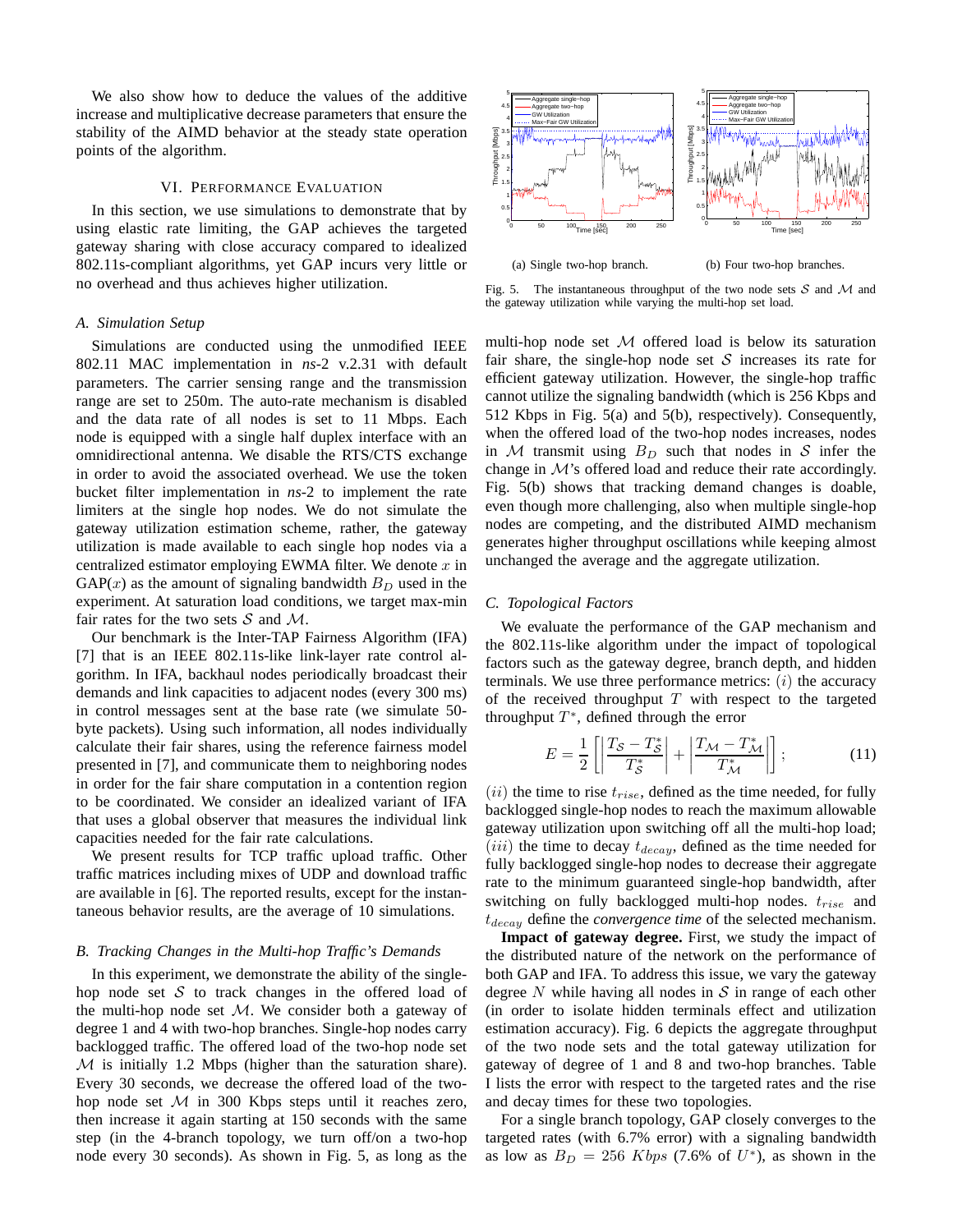

Fig. 6. Throughput of the two node sets  $S$  and  $M$ , and aggregate gateway utilization under saturated demands.

leftmost set of bars in Fig.  $6(a)$ . As N increases, the amount of signaling bandwidth needed for the GAP algorithm to accurately converge to the targeted rates increases as depicted in Fig. 6(b). Note that the accuracy and stability of both GAP and IFA algorithms decrease with N. However, only IFA causes the gateway utilization to decrease with  $N$ . Such performance degradation of IFA is attributed to the increased overhead of the periodically exchanged control messages. Moreover, GAP converges to the target rate faster than IFA as more nodes cooperate in rate control (Table I). In IFA, nodes need more time to convey the changes in their loads to the gateway to compute the fair rates and communicate the rates back to different nodes.

**Impact of branch depth and hidden nodes.** Our results presented in [6] extend the validity of the results presented here to network with more than two hops, and with different degree of coordination between nodes. Our experiments show that the required signaling bandwidth increases with the branch depth, and decreases when nodes in  $S$  are not coordinated (i.e., *hidden*). In fact, the presence of hidden nodes slows down the transmission rates of single-hop nodes, thereby, more transmission opportunities occur for multi-hop nodes. In contrast, the throughput of the IFA system further decreases with both the branch depth and the presence of hidden nodes.

#### *D. Robustness of GAP*

The gateway utilization indication can be affected by errors due to the utilization estimation process performed either by the gateway or by each single-hop node independently. In this set of experiment we want to observe the behavior of two single-hop nodes  $(S_1 \text{ and } S_2)$  and one two-hop node  $(M_1)$  (as in Fig. 2(a)), when the gateway's resource estimation process is affected by a random error.

We numerically evaluate Algorithm 1 in a scenario in which all nodes are fully backlogged and single-hop nodes are controlled by the GAP. In particular we compare the results obtained under error-free estimation and under a  $\pm 40\%$  uncertainty in each estimation. The parameters for the simulation are

TABLE I CONVERGENCE TIME AND ACCURACY OF DIFFERENT ALGORITHMS.

|                             | <b>Single Branch</b> |        |        | <b>Eight Branches</b> |        |            |
|-----------------------------|----------------------|--------|--------|-----------------------|--------|------------|
| <b>Parameter</b>            | GAP                  | GAP    | IFA    | GAP                   | GAP    | <b>IFA</b> |
|                             | 256K                 | 512K   |        | 256K                  | 512K   |            |
| [S]<br>$t_{rise}$           | 0.9857               |        | 0.3040 |                       |        | 3564       |
| [s]<br>$t_{decay}$          | 0.0645               | 0.0484 | 0.3867 | 0.0332                | 0.0024 | 0.4045     |
| $\lceil \frac{9}{6} \rceil$ | 6.7035               | 5.7925 | 5.63   | 32.226                | 15.075 |            |



Fig. 7. System behavior due to the GAP mechanism with and without estimation uncertainty.

scaled to the gateway capacity  $U^*$  as follows:  $B_D = 0.2U^*$ ,  $U_{\mathcal{S}}^* = 0.5U^*, \ \alpha = 0.01U^*, \ \text{and} \ \beta = 0.9.$ 

The error-free case depicted in Fig. 7(a) shows the throughput oscillations typical of an AIMD rate control algorithm. After the warm up phase, i.e., soon after the last flow enters the network, single-hop nodes never go below their guaranteed rate  $(25\% \text{ of } U^*)$ , and the two-hop node stays close to its fair share (that is 25% after considering that two-hop node throughput consumes about two times the gateway airtime of single-hop throughput). In the error-prone scenario of Fig. 7(b), we can observe larger oscillations in the throughput, as expected due to the large estimation errors. However, the peaks in each throughput curve are quickly recovered by the AIMD mechanism adopted by the GAP. Note that the average throughput of each node remains closer to the selected share rate, i.e., 25% for each node. Therefore, the GAP is shown to be robust to very high estimation errors.

#### *E. Per-node vs. Aggregate Minimum Guarantees*

Finally, we investigate the performance of the GAP when only using a per-node minimum guaranteed rate (Fig. 8(a), representing results obtained with Algorithm 1), versus a modified GAP version using an aggregate single-hop minimum guaranteed rate (Fig. 8(b), representing the outcome of an algorithm in which the gateway utilization indication  $I_U$  is evaluated in conjunction with an aggregate single-hop utilization indication  $I_{\mathcal{S}}$ , i.e., the binary value  $I_U$  is replaced by  $(I_U \&\& I_S)$ ). As well as for  $I_U$  (see Sec. IV-A), the value of the indication variable  $I_{\mathcal{S}}$  can be either estimated by each node or simply notified by the gateway with an extra signaling bit, or also encoded together with  $I_U$ . In our experiment, we consider a 4-branch topology in which all nodes are initially fully backlogged; then, every 30 seconds, one single-hop node is switched off after the other, until only multi-hop nodes remain active.

As can be seen in Fig. 8, when the offered multi-hop traffic is saturated and the load of the single-hop set is asymmetrically distributed among different nodes in  $S$ , the adoption of pernode utilization guarantees can cause the algorithm based only on the maximum single-hop allowable utilization to fail realizing the targeted gateway sharing objective between the two sets  $S$  and  $M$ , but it conservatively advantages the multihop node set whilst not starving the single-hop node set. This is because the backlogged demand of  $M$  keeps the signaling bandwidth fully utilized, and thereby, nodes in  $S$ cannot increase their rates above their individual minimum guaranteed rate.